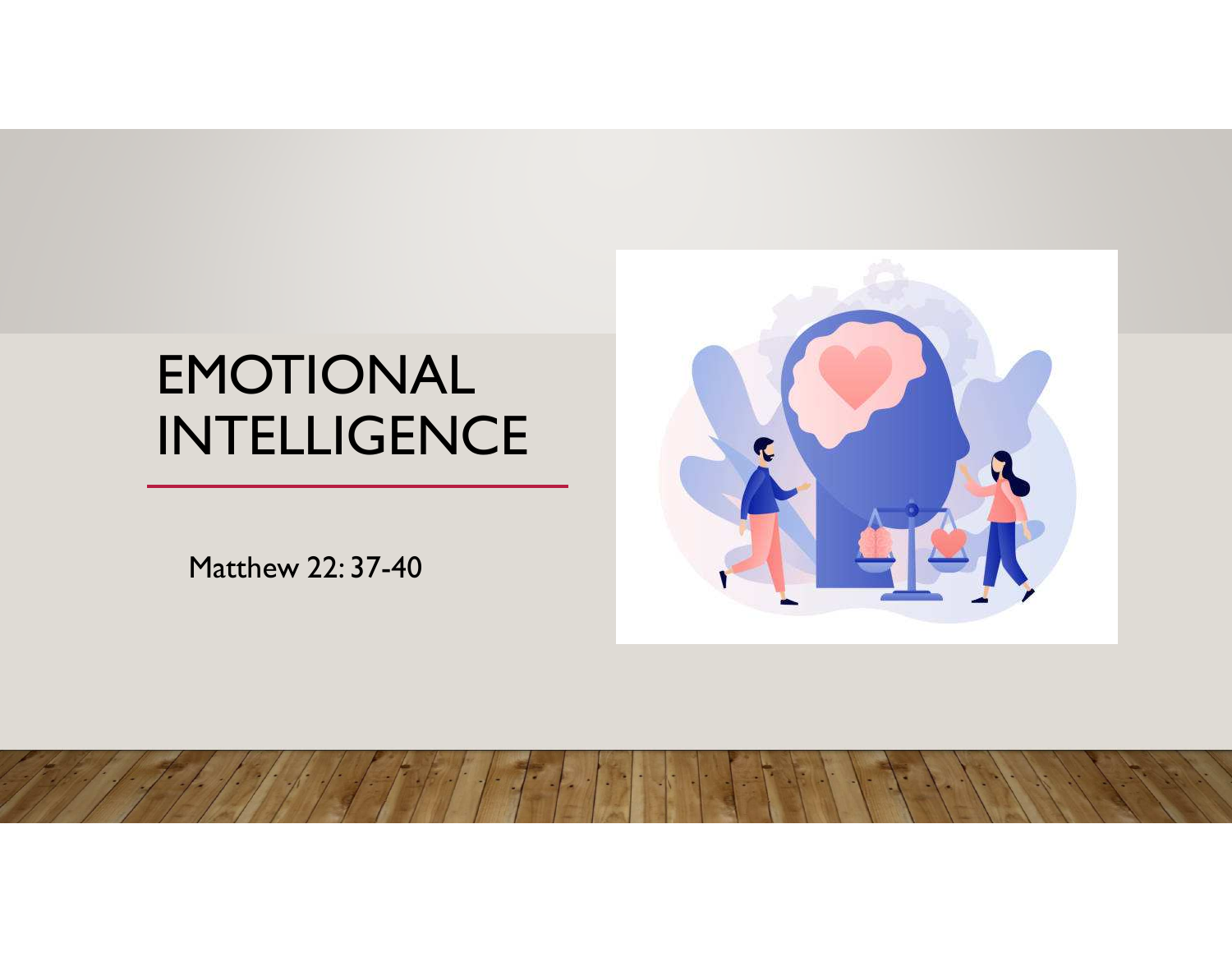## TAKE CAPTIVE EVERY THOUGHT

#### • 2 Corinthians 10: 5

We demolish arguments and every pretension that sets itself up against the knowledge of God, and we take captive every thought to make it obedient to Christ.

**Feelings/Emotions and Thoughts are not the same thing.** 

- *- Feelings do not have an action to them*
- *-Thoughts do have an associated action*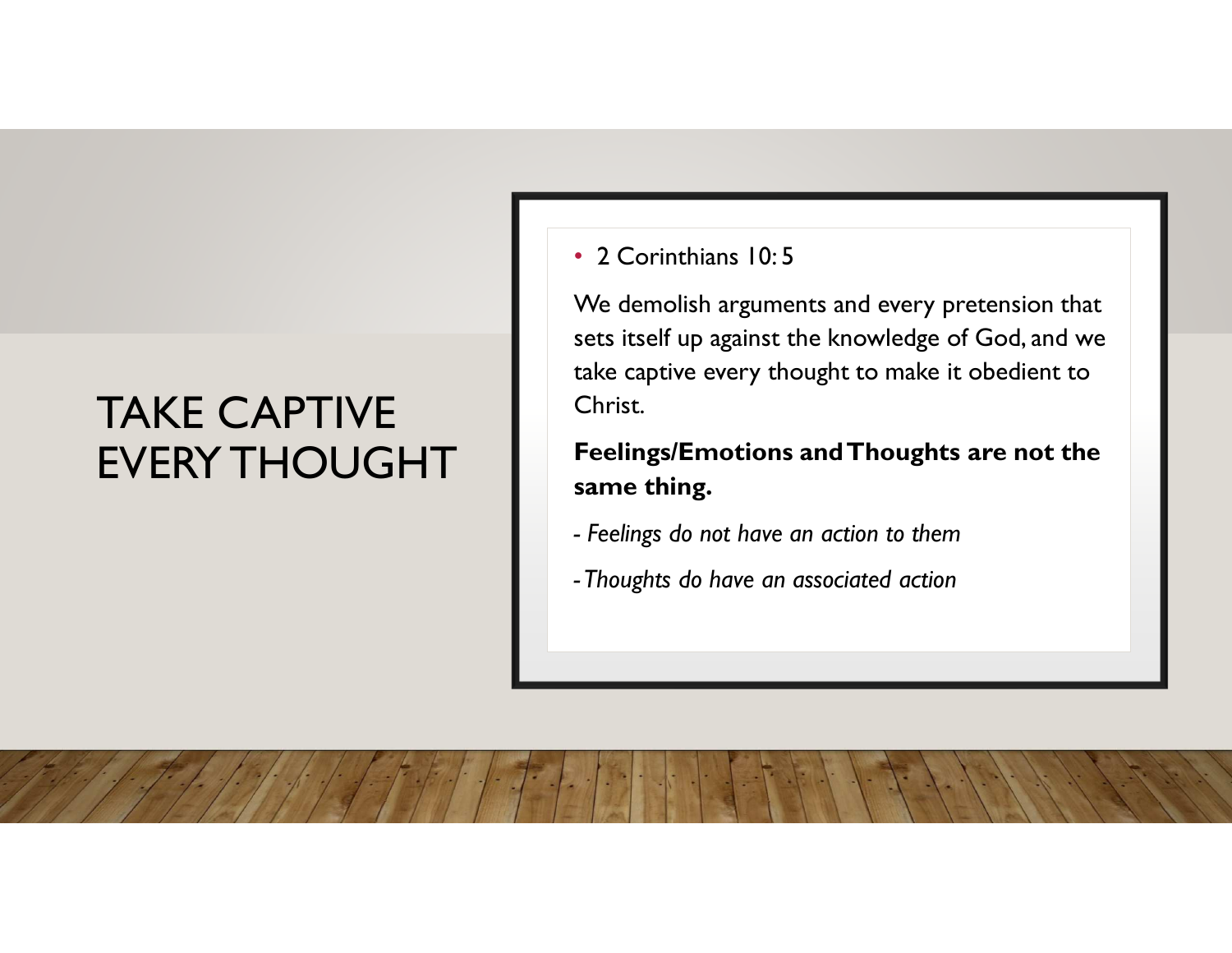## TAKE CAPTIVE EVERY THOUGHT

- John 2: 13-17
- John 18: 2-11
- Emotional Intelligence is a person's ability to understand their own emotions, the emotions of others, and to act appropriately using these
- emotions.<br>- Emotional Intelligence never stops growing. Because we are always evolving as people.
- Emotional Intelligence is something that must be nurtured. (Gihan Aboueleish)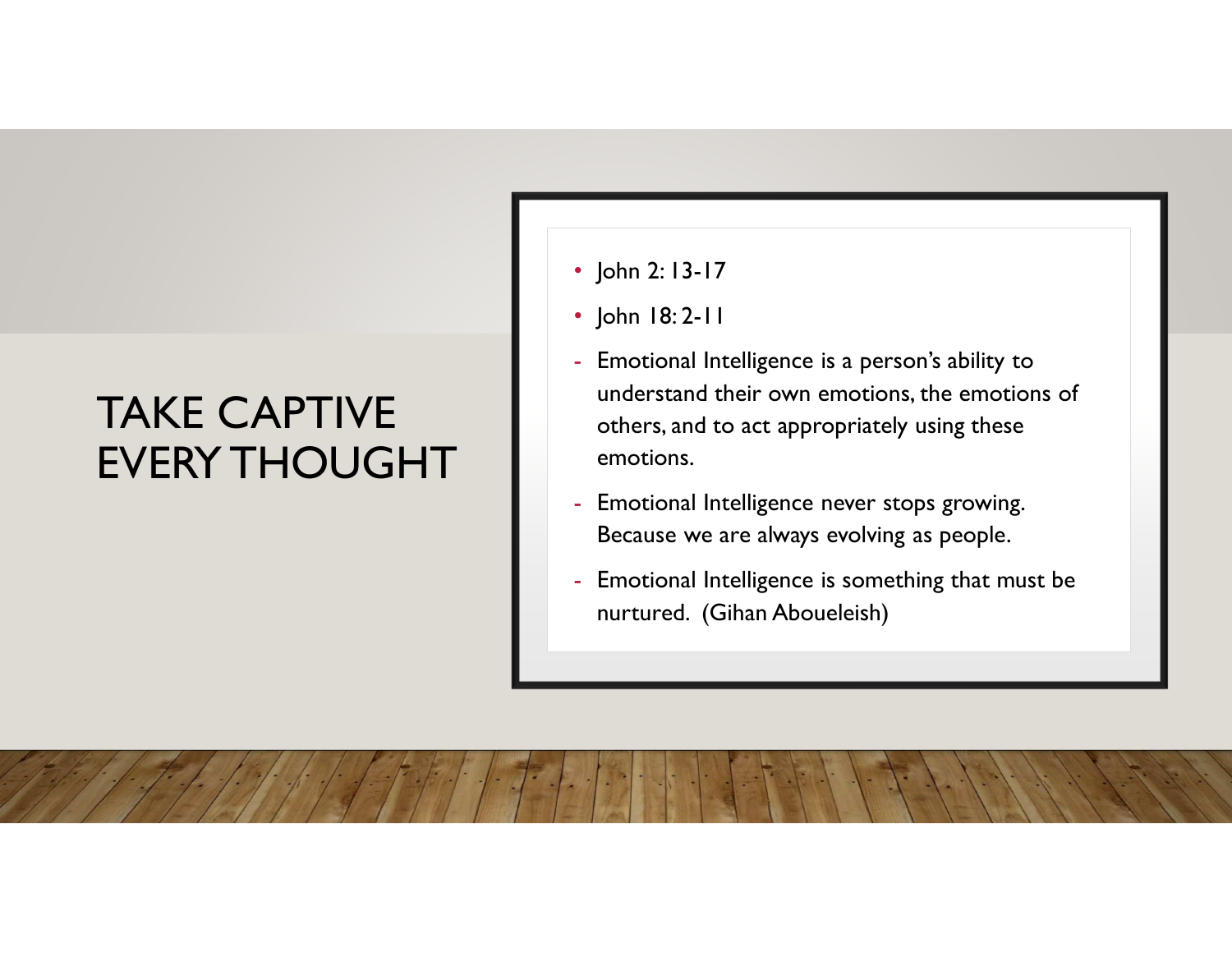WHAT ARE EMOTIONS? Impulses to act or react – emotions/feelings.

#### Happy to Furious. Joyful to Depressed.

Key – what meaning are you associating to the event – what emotion/feeling?

- P <sup>p</sup>hysical associations (how do you act?)
- A attention (what are you paying attention to in your<br>mind?) mind?)
- L language (what are you saying to yourself?)
- M meaning (what meaning are you associating to the event, what feeling?) event, what feeling?)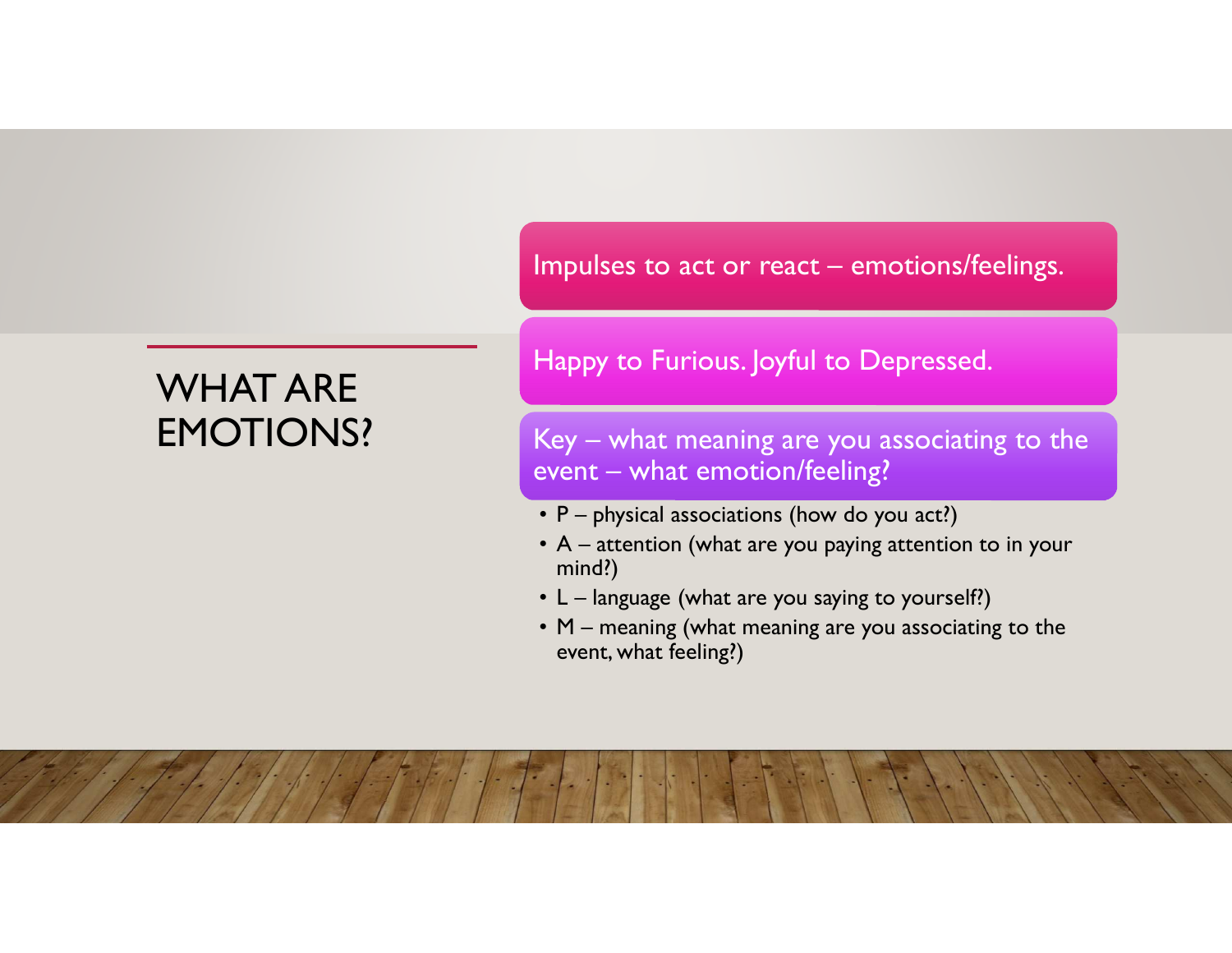### MINDFULNESS AROUND YOUR EMOTIONS



- 1.Self-awareness
- 2.Self-management
- 3. Motivation and Resilience
- 4.Empathy
- 5.Relationships
- 1-3 is about us.
- 4-5 is about others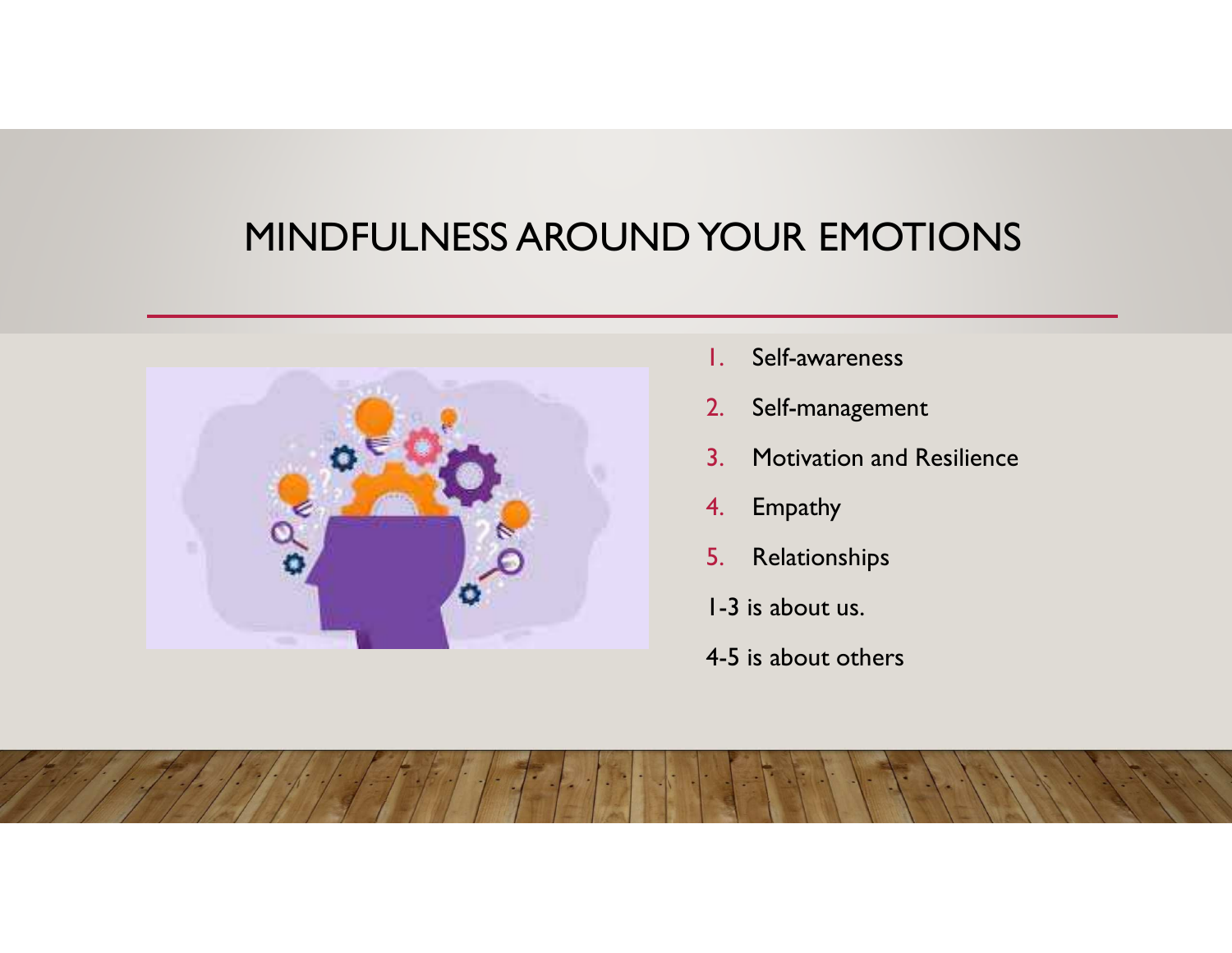Self-Awareness – being aware of both our mood and our thoughts about our mood.

- R recognizing
- U understanding<br>• I labeling
- L labeling<br>• E express
- E expressing<br>• R rogulating
- R regulating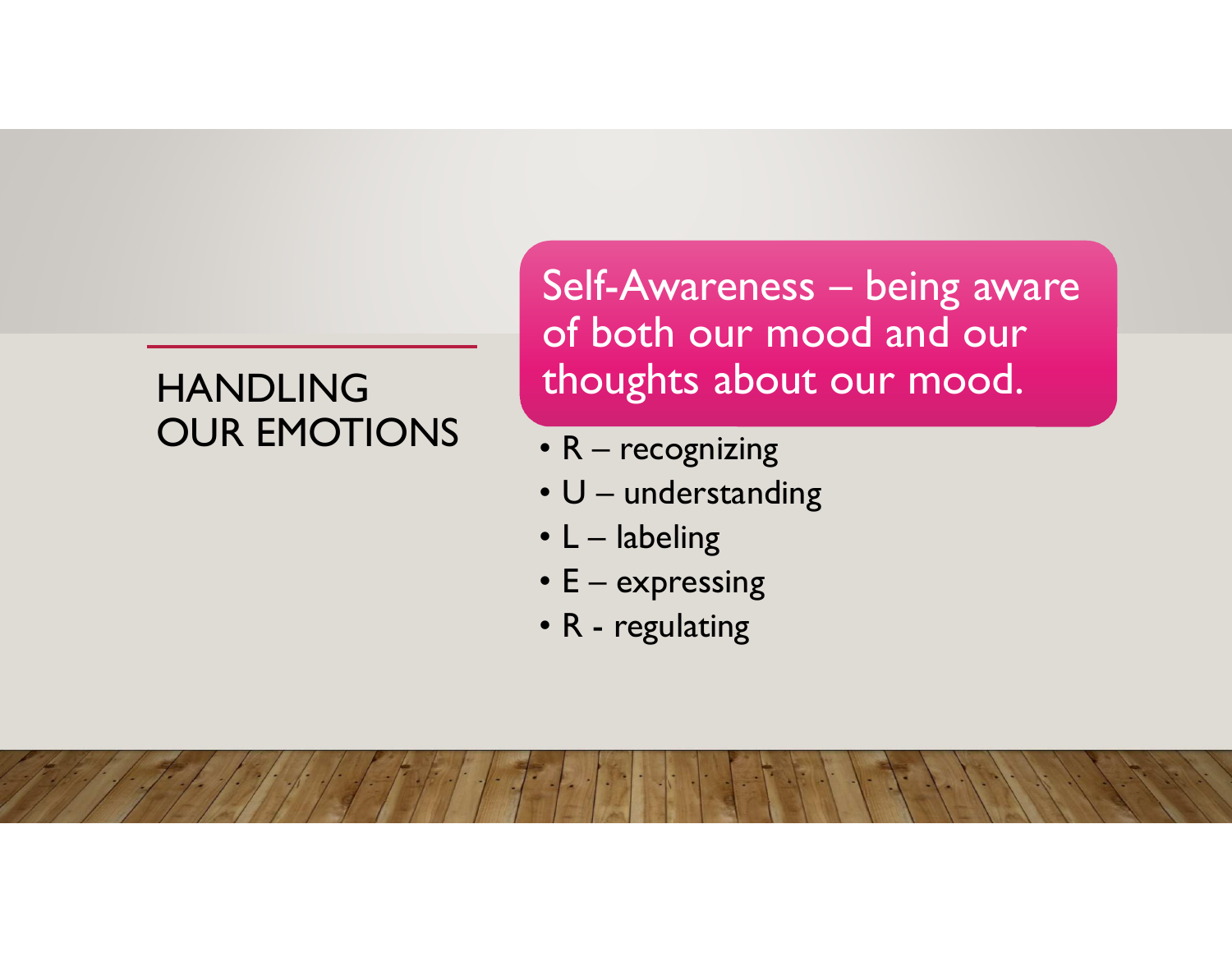

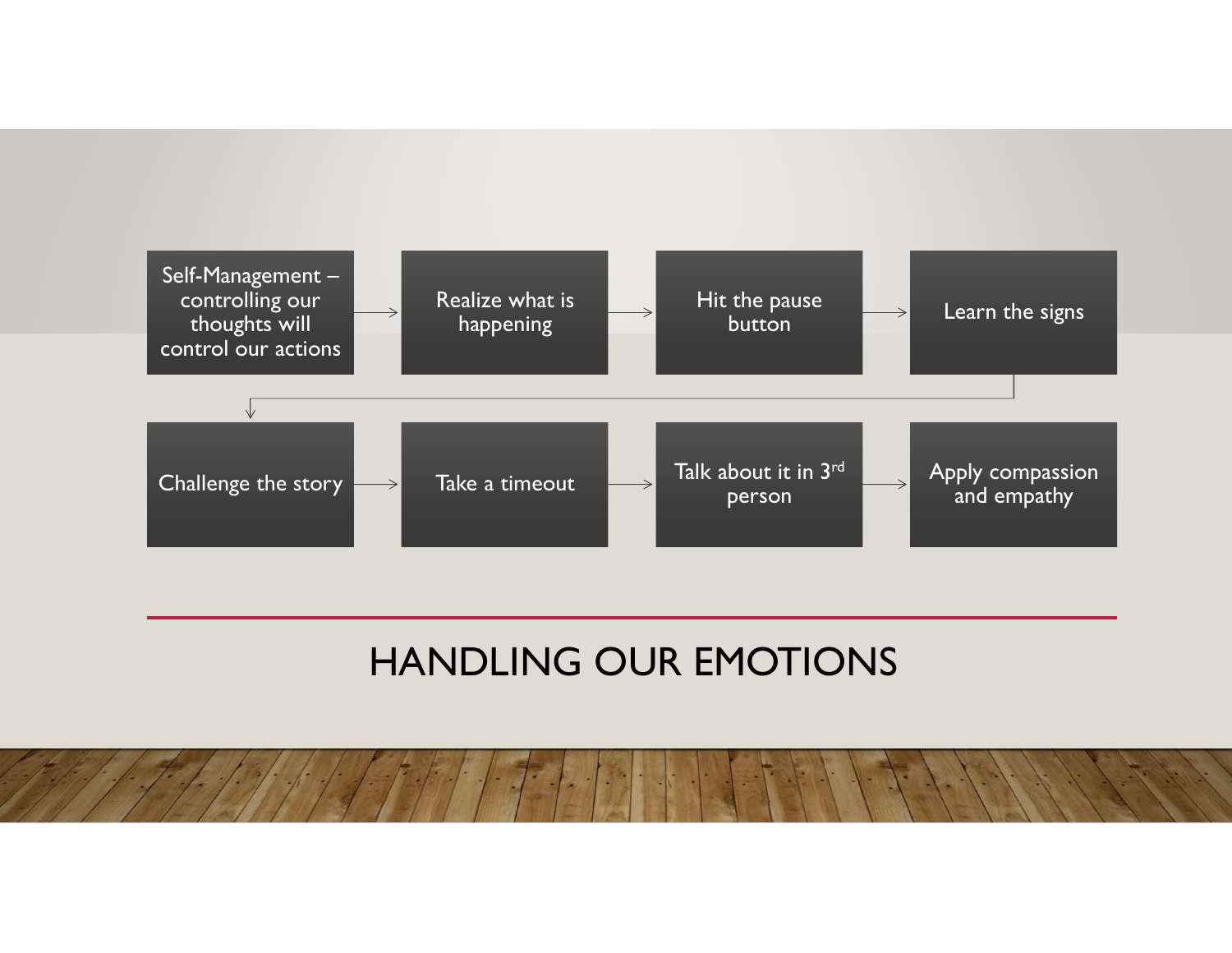

MOTIVATION – THE EMOTION THAT DRIVES YOU

RESILIENCE – KEEP GOING<br>EVEN WHEN TIMES ARE TOUGH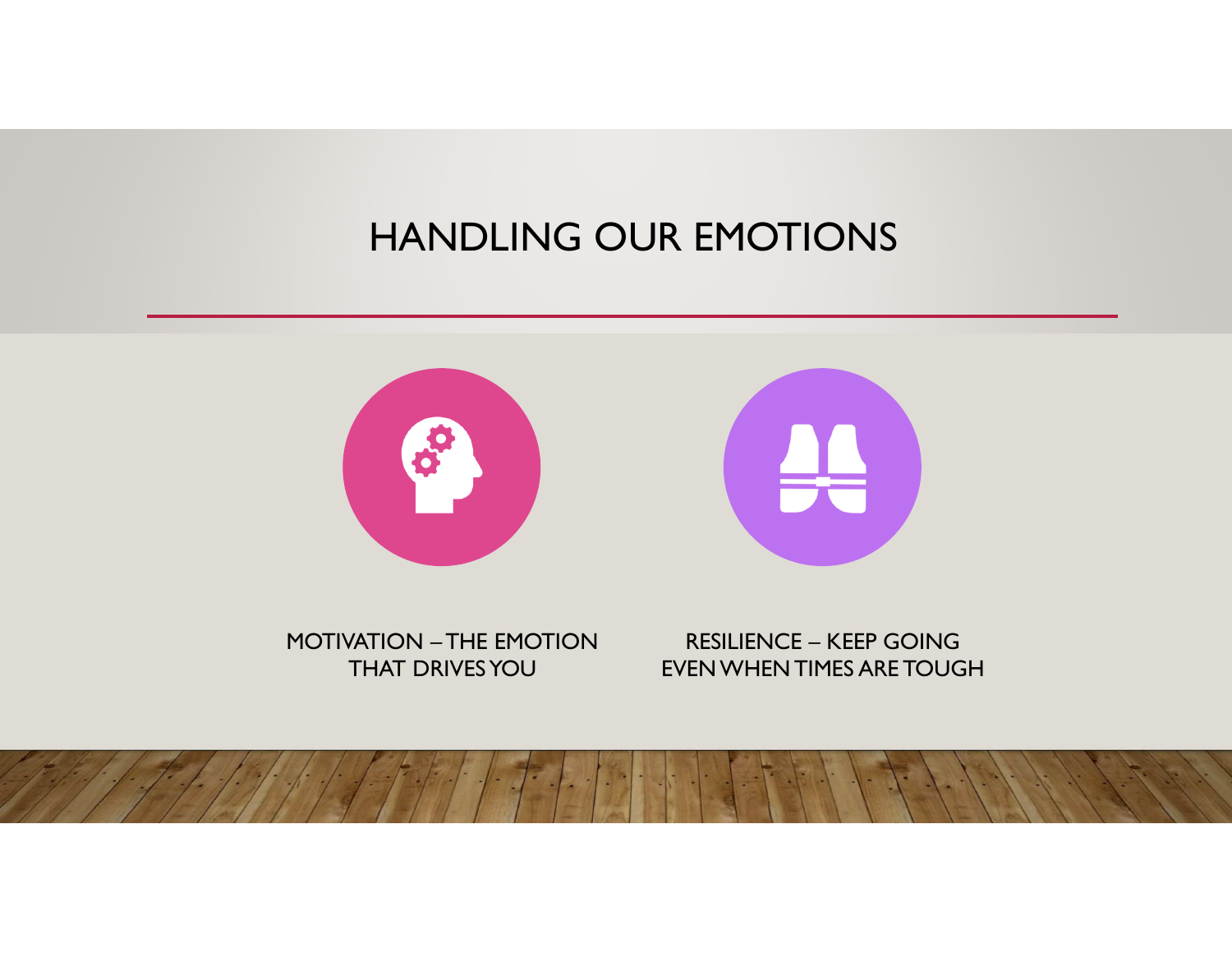Empathy – understanding the emotional perspective of other people

- Cognitive you are feeling something<br>• Emotional you feel something
- Emotional you feel something
- Compassionate you do something

Relationships – listen to understand, not respond.